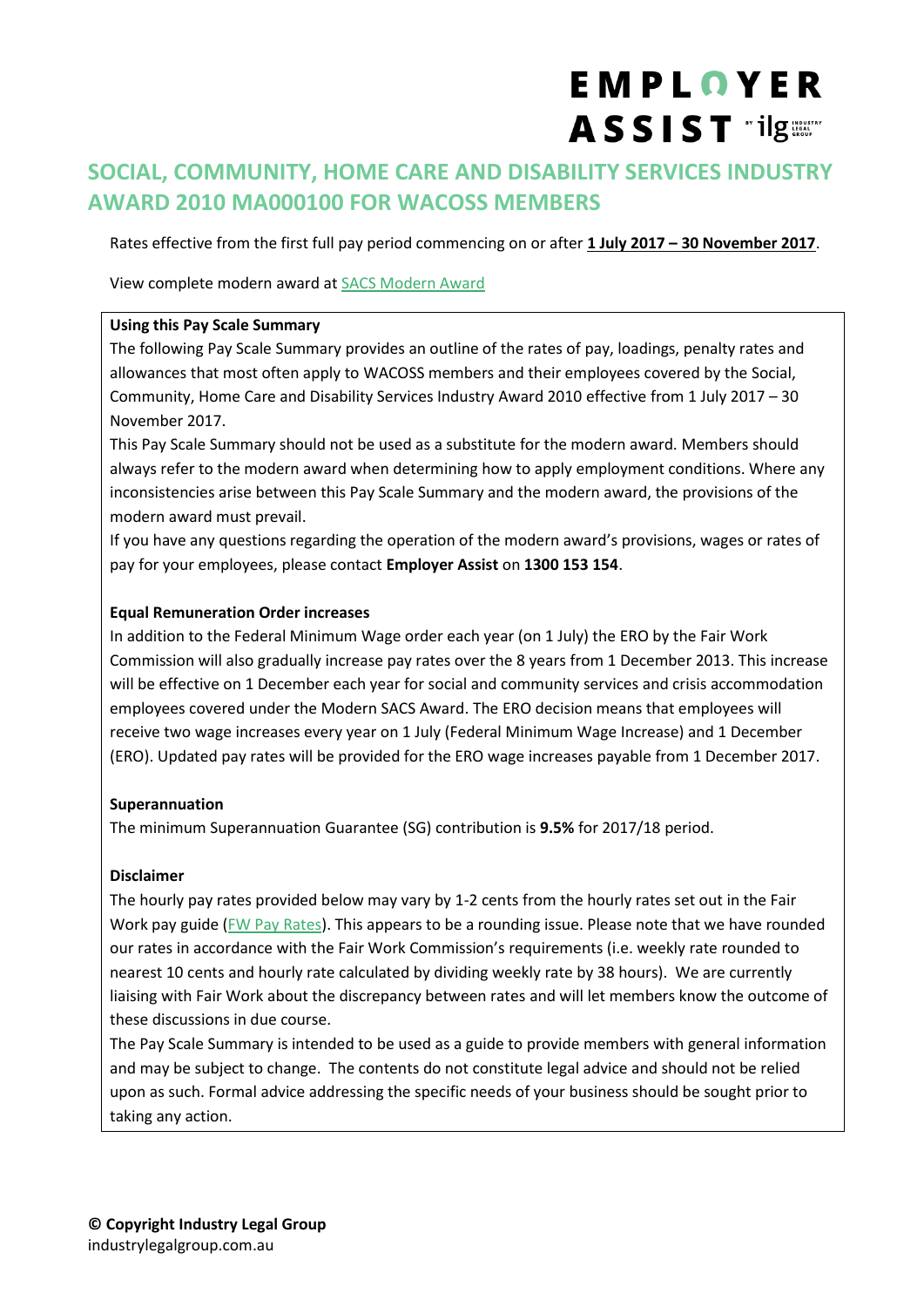| <b>Classification</b>                                                         | Weekly Wage \$ | Hourly Rate \$ |  |  |  |
|-------------------------------------------------------------------------------|----------------|----------------|--|--|--|
| <b>Social and Community Services Worker 1</b>                                 |                |                |  |  |  |
| Pay Point 1                                                                   | \$755.60       | \$19.88        |  |  |  |
| Pay Point 2                                                                   | \$781.10       | \$20.56        |  |  |  |
| Pay Point 3                                                                   | \$809.10       | \$21.29        |  |  |  |
| <b>Social and Community Services Worker 2</b>                                 |                |                |  |  |  |
| Pay Point 1                                                                   | \$912.50       | \$24.01        |  |  |  |
| Pay Point 2                                                                   | \$941.00       | \$24.76        |  |  |  |
| Pay Point 3                                                                   | \$969.70       | \$25.52        |  |  |  |
| Pay Point 4                                                                   | \$995.60       | \$26.20        |  |  |  |
| Social and Community Services Worker 3/ Crisis accommodation employee level 1 |                |                |  |  |  |
| Pay Point 1 (associate diploma/advanced certificate)                          | \$1,010.30     | \$26.59        |  |  |  |
| Pay Point 2                                                                   | \$1,039.40     | \$27.35        |  |  |  |
| Pay Point 3 (3 year degree)                                                   | \$1,061.50     | \$27.93        |  |  |  |
| Pay Point 4 (4 year degree)                                                   | \$1,083.20     | \$28.51        |  |  |  |
| Social and Community Services Worker 4/ Crisis accommodation employee level 2 |                |                |  |  |  |
| Pay Point 1                                                                   | \$1,144.70     | \$30.12        |  |  |  |
| Pay Point 2                                                                   | \$1,174.60     | \$30.91        |  |  |  |
| Pay Point 3                                                                   | \$1,204.70     | \$31.70        |  |  |  |
| Pay Point 4                                                                   | \$1,231.60     | \$32.41        |  |  |  |
| Social and Community Services Worker 5/ Crisis accommodation employee level 3 |                |                |  |  |  |
| Pay Point 1                                                                   | \$1,291.40     | \$33.98        |  |  |  |
| Pay Point 2                                                                   | \$1,319.10     | \$34.71        |  |  |  |
| Pay Point 3                                                                   | \$1,349.90     | \$35.52        |  |  |  |
| Social and Community Services Worker 6/ Crisis accommodation employee level 4 |                |                |  |  |  |
| Pay Point 1                                                                   | \$1,399.70     | \$36.83        |  |  |  |
| Pay Point 2                                                                   | \$1,430.70     | \$37.65        |  |  |  |
| Pay Point 3                                                                   | \$1,461.70     | \$38.47        |  |  |  |
| <b>Social and Community Services Worker 7</b>                                 |                |                |  |  |  |
| Pay Point 1                                                                   | \$1,506.30     | \$39.64        |  |  |  |
| Pay Point 2                                                                   | \$1,537.80     | \$40.47        |  |  |  |
| Pay Point 3                                                                   | \$1,569.20     | \$41.29        |  |  |  |
| <b>Social and Community Services Worker 8</b>                                 |                |                |  |  |  |
| Pay Point 1                                                                   | \$1,622.00     | \$42.68        |  |  |  |
| Pay Point 2                                                                   | \$1,653.80     | \$43.52        |  |  |  |
| Pay Point 3                                                                   | \$1,685.80     | \$44.36        |  |  |  |

# **MINIMUM WAGES – 1 JULY 2017 TO 30 NOVEMBER 2017**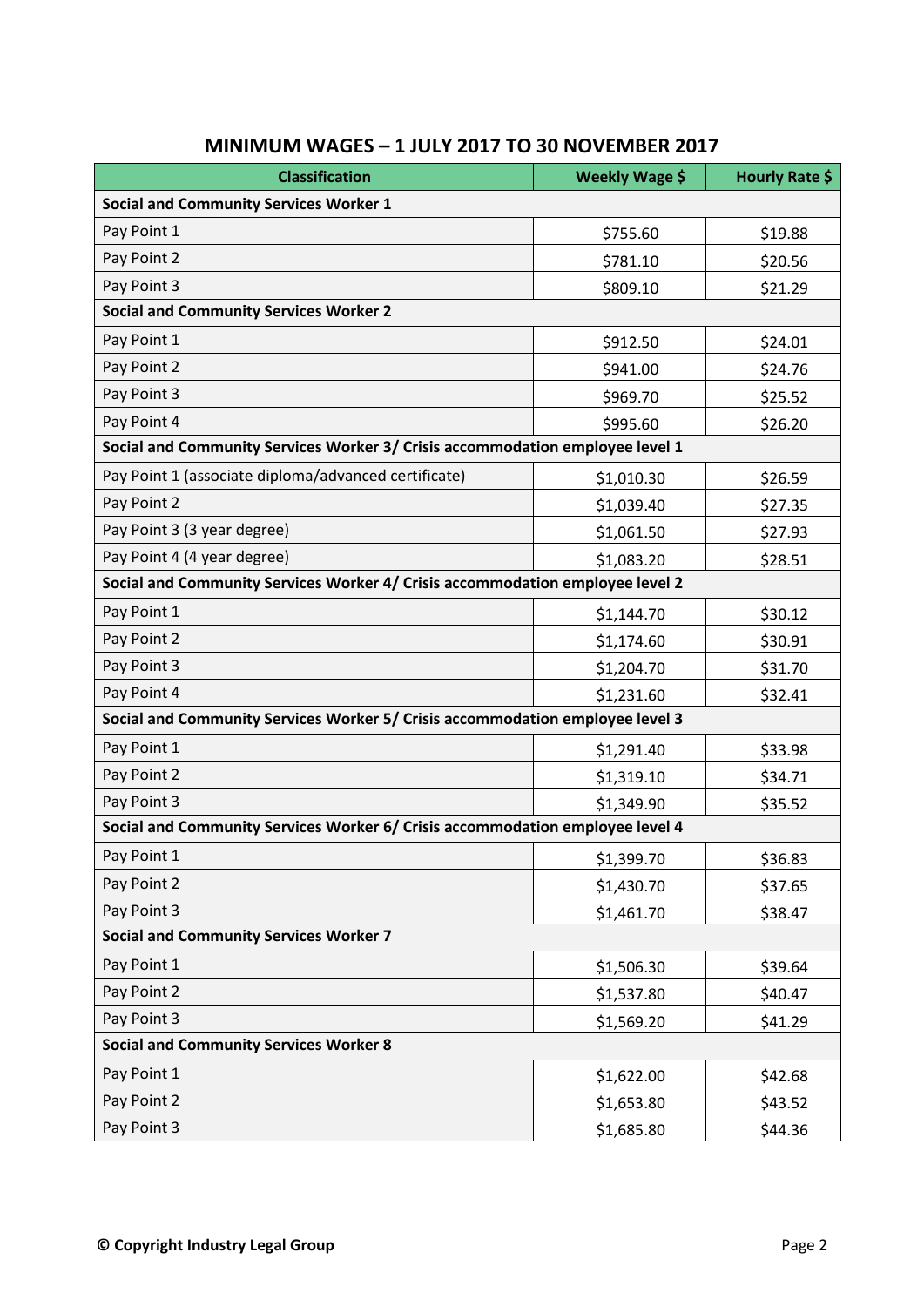#### **ORDINARY HOURS**

| <b>Week</b>    | <b>Hours</b>                                                          |
|----------------|-----------------------------------------------------------------------|
| For one week   | 38 hours per week for five days with shifts not exceeding eight hours |
| For two weeks  | 76 hours in 10 shifts not exceeding eight hours each                  |
| For four weeks | 152 hours to be worked as 19 shifts of eight hours each               |
|                | By mutual agreement, employee can work up to 10 hours per shift       |

#### **SPAN OF HOURS**

| <b>Employee type</b> | <b>Hours</b>                                                                                                                                                                      |
|----------------------|-----------------------------------------------------------------------------------------------------------------------------------------------------------------------------------|
| Day worker           | 6.00 am and 8.00 pm Monday to Sunday                                                                                                                                              |
| Shift workers        | Afternoon shift: finishes after 8.00 pm and at or before 12 midnight<br>Monday to Friday at 12.5 % loading<br>Night shift: finishes after 12 midnight or commences before 6.00 am |
|                      | Monday to Friday at 15% loading<br>Public holiday at 150% loading                                                                                                                 |

## **OVERTIME, WEEKEND AND PUBLIC HOLIDAY RATES**

| <b>Time Worked</b>                                                                                    | % Rate |  |  |  |
|-------------------------------------------------------------------------------------------------------|--------|--|--|--|
| Calculate Overtime, Weekend and Public Holiday rates by multiplying the base hourly rate x the % rate |        |  |  |  |
| <b>Rostered - Saturday</b>                                                                            | 150%   |  |  |  |
| <b>Overtime - Social and Community Services Employees</b>                                             |        |  |  |  |
| First 3 hours for Full Time; First 2 hours for Part Time and Casual                                   | 150%   |  |  |  |
| Thereafter                                                                                            | 200%   |  |  |  |
| Overtime - Disability Services, Home Care and Day Care Employees                                      |        |  |  |  |
| First 2 hours                                                                                         | 150%   |  |  |  |
| Thereafter                                                                                            | 200%   |  |  |  |
| <b>Rostered or Overtime - Sunday</b>                                                                  | 200%   |  |  |  |
| <b>Rostered or Overtime - Public Holiday</b>                                                          | 250%   |  |  |  |

#### **CASUAL LOADINGS**

| <b>Time Worked</b>                                                                                  | % Rate |  |  |
|-----------------------------------------------------------------------------------------------------|--------|--|--|
| Calculate casual rates by multiplying the base hourly rate x the % rate                             |        |  |  |
| Casual Rate                                                                                         | 125%   |  |  |
| Overtime -Casual and Part Time Employees (exceeding 38 hours per week, 26 hours per fortnight or 10 |        |  |  |
| hours per day) (overtime rates are in substitution for and not cumulative upon the casual loading)  |        |  |  |
| Mon - Sat First 2 hours                                                                             | 150%   |  |  |
| Mon-Sat Thereafter                                                                                  | 200%   |  |  |
| Sunday                                                                                              | 200%   |  |  |
| <b>Public Holiday</b>                                                                               | 250%   |  |  |

**Minimum engagement for casual employees**: social and community services employees except when undertaking disability services work—3 hours; home care employees—1 hour; or all other employees—2 hours.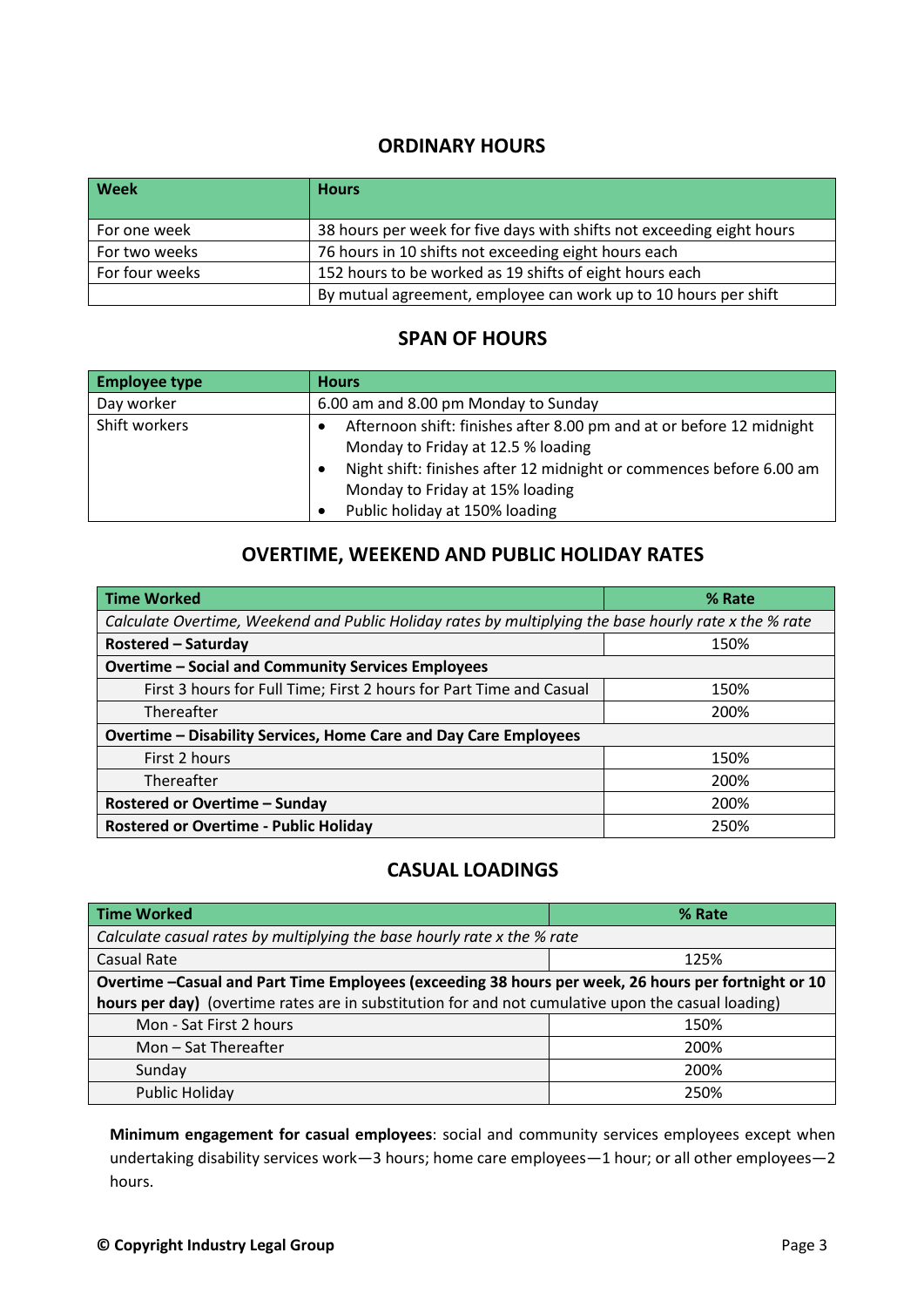## **ALLOWANCES**

| <b>Name</b>                | <b>Clause</b> | <b>Description</b>                                                                                                                                                                                                                                                                                               | <b>Amount</b> |
|----------------------------|---------------|------------------------------------------------------------------------------------------------------------------------------------------------------------------------------------------------------------------------------------------------------------------------------------------------------------------|---------------|
|                            | 20.2(a)       | Employees required by the employer to wear uniforms will be supplied<br>with an adequate number of uniforms appropriate to the occupation<br>free of cost to employees. Such items are to remain the property of the<br>employer and be laundered and maintained by the employer free of<br>cost to the employee |               |
| <b>Uniform Allowance</b>   | 20.2(b)       | Instead of the provision of such uniforms, the employer may, by<br>agreement with the employee, pay such employee a weekly uniform<br>allowance at the lesser of the following rates:                                                                                                                            |               |
|                            |               | Per week                                                                                                                                                                                                                                                                                                         | \$6.24        |
|                            |               | Per shift                                                                                                                                                                                                                                                                                                        | \$1.23        |
|                            |               | Where such employee's uniforms are not laundered by or at the<br>expense of the employer, the employee will be paid a weekly laundry<br>allowance at the lesser of the following rates:                                                                                                                          |               |
|                            |               | Per week                                                                                                                                                                                                                                                                                                         | \$1.49        |
|                            |               | Per shift                                                                                                                                                                                                                                                                                                        | \$0.32        |
| <b>Meal Allowance</b>      | 20.3          | An employee required to work more than one hour of<br>overtime after the employee's ordinary time of ending work<br>will be either provided with a meal or paid a meal allowance.<br>(excludes where an employee could reasonably return home<br>for a meal within period allowed).                              | \$12.62       |
|                            |               | Where overtime exceeds 4 hours, a further allowance will be<br>paid.                                                                                                                                                                                                                                             | \$12.62       |
| <b>First Aid Allowance</b> | 20.4          | Where an employee holds the appropriate first aid<br>qualification and is appointed by the employer to perform<br>first aid duty, a weekly allowance will be paid.                                                                                                                                               | \$17.73       |
| <b>Travel Allowance</b>    | 20.5          | Where an employee is required to use their own motor<br>vehicle in the performance of their duties, an allowance per<br>km will be paid.                                                                                                                                                                         | \$0.78        |
| 20.9<br>On call Allowance  |               | An employee required by the employer to be on call (i.e. available for<br>recall to duty) will be paid an allowance in respect to any 24 hour<br>period or part thereof:                                                                                                                                         |               |
|                            |               | Monday to Friday                                                                                                                                                                                                                                                                                                 | \$21.23       |
|                            |               | Any other Time                                                                                                                                                                                                                                                                                                   | \$42.04       |
| Sleepover Allowance        | 25.7          | The employee will be entitled to a sleepover allowance for<br>each night on which they sleep over.                                                                                                                                                                                                               | \$52.01       |